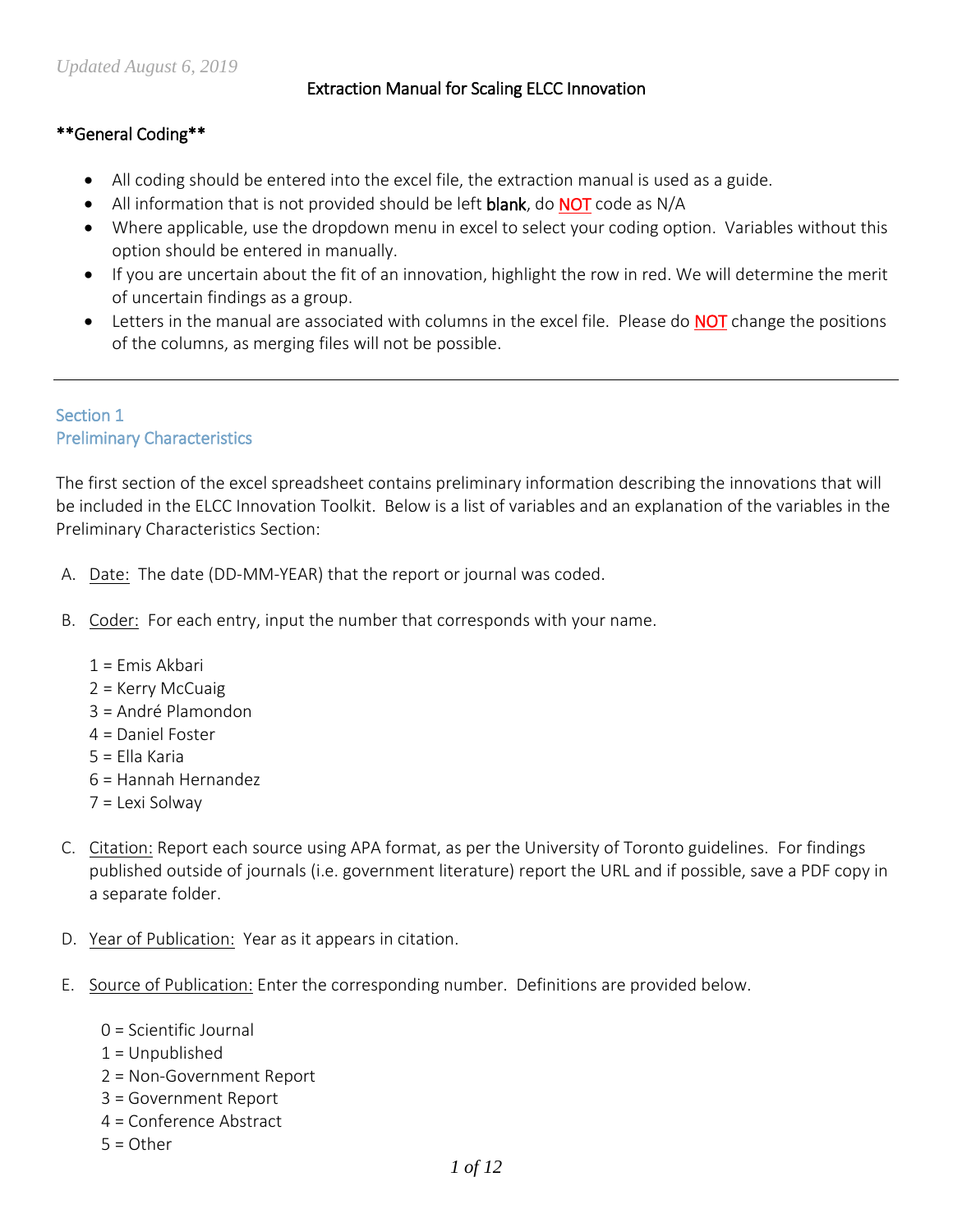*Scientific journal:* These include articles in peer-reviewed journals, i.e., articles that are reviewed by a group of the writer's peers (other academics in their field) before the articles are published.

*Unpublished:* Articles that have not been published in a journal, e.g., working paper, master's thesis, or doctoral dissertation.

*Non-Government Report:* Documents prepared by not-for profit or for-profit institutions evaluating early learning programs.

*Government Report:* Any evaluation published by a federal, provincial, or municipal government.

*Conference Abstract:* Brief research summaries prepared for conference or presentation purposes.

*Other:* Any source that does not fit into the categories already provided. Provide a description of the Source of Publication in the Comment Section.

Innovation Goal: Columns G-L signify the area(s) of ELCC that are supported as result of the innovation, i.e., what does the innovation aim to improve/inform? Coders can identify multiple program goals, if applicable. Definitions are provided below.

- *F. Children:* Innovations that explicitly support developmental outcomes of children 0-8 on any of the following domains: Physical, language, communication and literacy, emotional, social, and cognitive.
	- *0 = No 1 = Yes 2 = Unsure*
- G. Innovative: Does the program foster innovation in the ELCC sector? For the purpose of this project, innovation is defined as: a program that falls outside the norm of relative practice or not widely disseminated and has an evaluation component. Relative practice considers the time at which the evaluation was administered and takes into account the programs popularity relative to the Canadian context.
	- $0 = No$  $1 = Yes$
- H. Inclusion: Record whether the project was included or excluded from the ELCC Innovation Toolkit.
	- $0 =$  Excluded  $1 =$  Included  $2 = Not Sure*$

\* If you are uncertain about the fit of an innovation, highlight the column in red. We will determine the merit of uncertain findings as a group.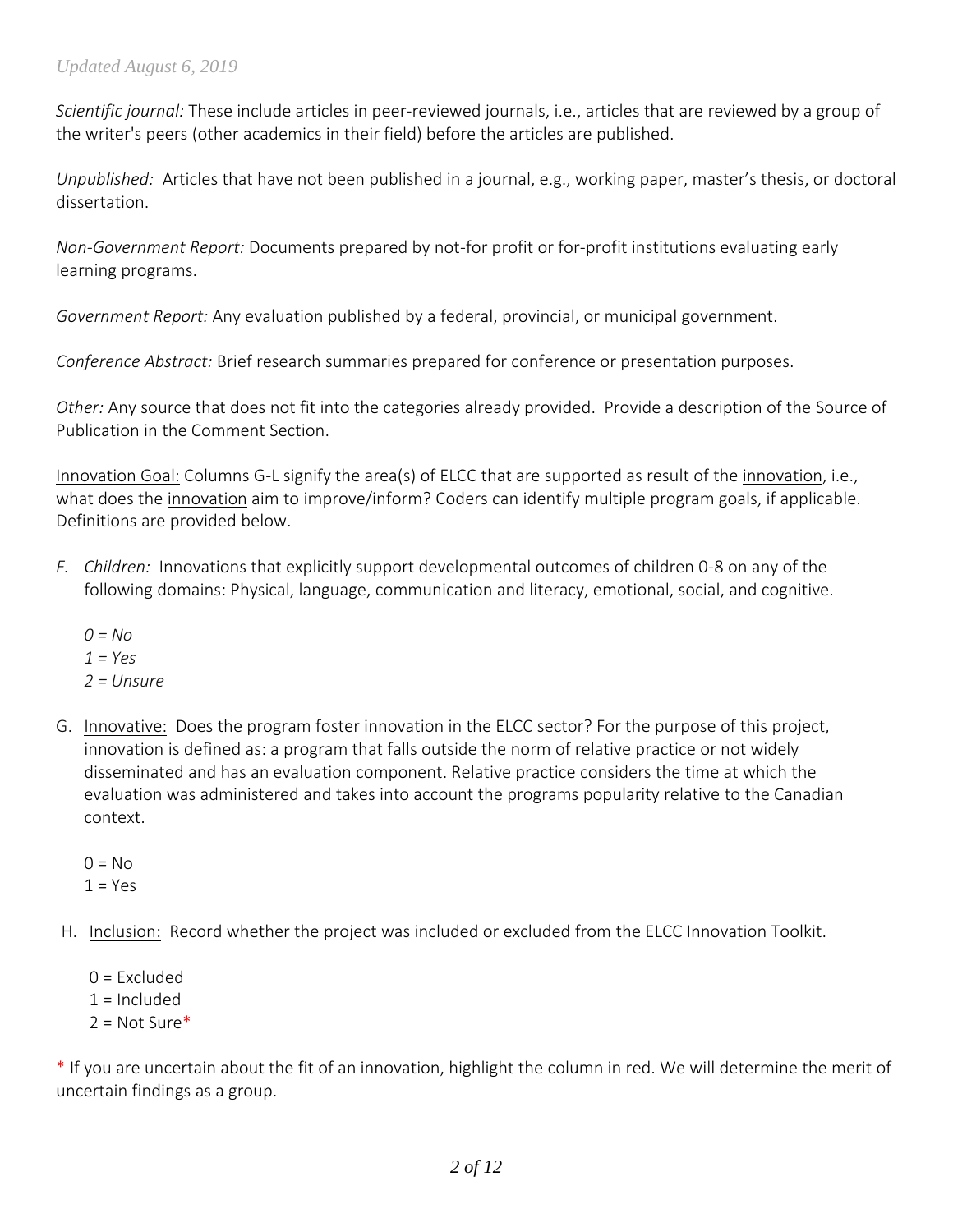- I. Reason for Exclusion: Provide the reason for exclusion. Denote multiple exclusions as Other (14) and if necessary, briefly record your reasoning in the comment section (column I). A description for each reason of exclusion is provided below.
	- 0 = Prior to 1997
	- $1$  = Full text not found
	- 2 = Other languages (Not English and French)
	- 3 = < 10 Participants
	- 4 = No effect measure
	- 5 = Outcome measure unrelated to our purpose
	- 6 = Study does not target children 0-8
	- 7 = Objective is not targeted at early education services
	- 8 = Evaluation of policy implementation only
	- 9 = Direct payment transfer to parents
	- 10 = Not within early childhood programs licensed or school delivered
	- 11= Does not include Canadian sample
	- 12 = Evaluation in progress
	- 13 = Expert opinion
	- $14 =$  Other (specify in comments, column R)

*Prior to 1997:* Innovations prior to 1997 are beyond the scope of the ELCC Innovation Toolkit. Record relevant innovations that predate 1997, however, extract and record the preliminary characteristics ONLY.

*Full text not found*: Only innovation evaluations that comprise the full text will be included in this study.

*Other Languages:* Findings reported in languages other than English or French are beyond the scope of this study.

*< 10 Participants:* Innovation evaluations must include 10 or more participants.

*No effect measure:* The innovation evaluation must report an effect measure (i.e. how effective was the innovation?). If the effects measures are not reported, this might indicate that the researcher found no effect. In this case, please contact the article author(s) to retrieve findings/outcome.

*Outcome measure unrelated to our purpose*: The specific findings from the innovation evaluation are not related to early childhood education.

*Study Does Not Target Children 0-8:* Innovation/innovation evaluations that target children outside of the 0-8 age range are beyond the scope of this study.

*Objective is not targeted at early education services:* Objective must be targeted at early education services and have a direct or indirect impact on children 0-8. The purpose of this exclusion criteria is to identify innovations that do not influence child outcomes and exclude them. Conversely, while the objective may not explicitly target children, the outcome might benefit children and is directly measured, and should be included.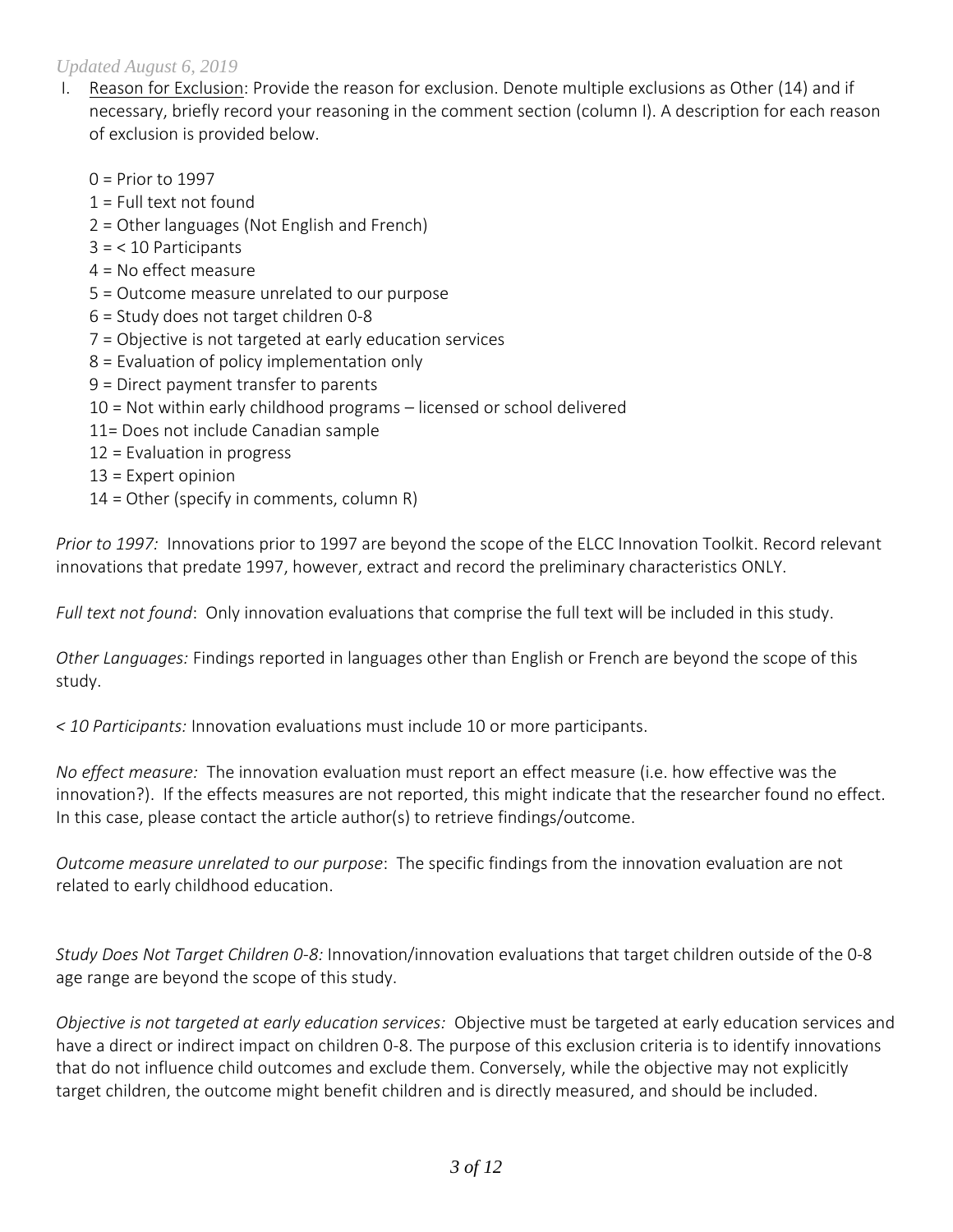*Evaluation of policy implementation only:* Evaluations that assess the *how* or *why* of policy implementation, however, objective does not directly relate to early childhood education. This may for example include evaluations of program fidelity and therefore not related to the current objectives of this examination.

*Direct Payment Transfer to Parents:* Evaluation of fee subsidies or other direct payment transfer to parents are excluded from this study.

*Not within early childhood programs – licensed or school delivered:* Programs delivered outside of licensed early childcare or school-based programs are excluded from this study.

*Does not include a Canadian sample:* Innovations targeted at children outside Canada are beyond the scope of this study. If an international study includes a Canadian sample it can be included in this study.

*Evaluation in Progress:* These include innovations that are in the process of evaluation or projected to take place at a future date. These evaluations are commonly reported in policy/program memoranda and provincial reports (i.e. strategic plans for early education) but will not be included in this study.

*Expert Opinion:* Evaluations that are based on opinion and author's experience lack control of confounding factors and are excluded from this study.

*Other:* Innovations that fail to meet the purpose of this study that do not fall in the above classifications.

J. Comments: Comments related to reasons for exclusion.

#### Section 2 Innovation Characteristics

This section of the extraction log includes information about the innovation. While coding, be sure to differentiate *Design Characteristics (Section 2)*, which examines the innovation evaluation, and *Innovation Characteristics (Section 3)*, which assesses the innovative program. Below is the list of variables and an explanation of the variables of the *Innovation Characteristics* section:

- K. Innovation Category: The innovation categories represent the various types of ELCC innovation in Canada. Select the innovation category that best fits the innovation reported on in the evaluation.
	- 1 = Full Day Kindergarten
	- 2 = Extended Day Programs
	- 3 = Quebec Child Care
	- 4 = Aboriginal Head Start
	- 5 = Family Literacy Programs
	- 6 = Educator Practice
	- 7 = Classroom Sizes
	- 8 = Multi-Age Group Studies
	- 9= Community Engagement/Partnership:
		- a) BBBF
		- b) TFD
		- c) UEY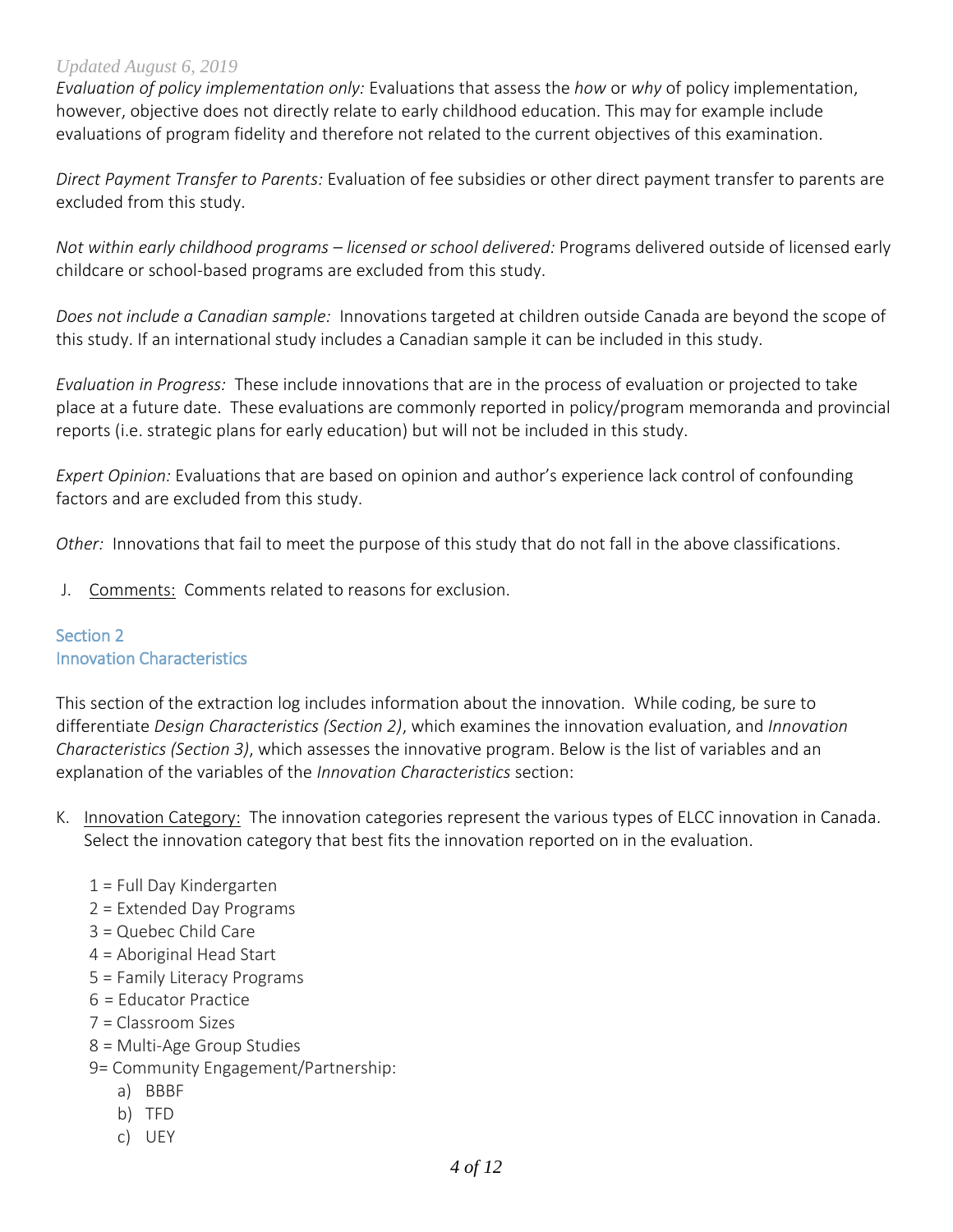- d) Other
- 10 = Healthy Start
- 11 = Physical Activity/Healthy Eating
- 12 = Literacy Programs
- $13$  = Music
- 14 = Second Language
- 15 = Parent Engagement
- 16 = Special Needs
- $17 =$  Funding
- 18 = Outdoor Education
- 19 = Risky Play
- $20 =$ Play
- 21 = Teaching Teams
- 22 = Accountability
	- a. EDI
	- b. ECERS
	- c. EYE
- 23 = Mindfulness
- 24 = Pedagogical Documentation
- 25 = Technology Innovation
- 26 = Indigenous Innovation
- 27 = Half Day Kindergarten
- 28 = Early Identification
- 29 = Social Development
- 30 = Family Intervention
- L. Other: If the innovation does not fit within any of the categories listed above, manually enter in the new category.
- M. Innovation Location: Specify where the innovation is delivered (Canada-wide or province). For example, Toronto First Duty is delivered in Ontario; Aboriginal Head Start is delivered across Canada.
	- $0 =$ Canada
	- $1 =$  Alberta
	- 2 = British Columbia
	- 3= Manitoba
	- 4 = New Brunswick
	- 5 = Newfoundland and Labrador
	- 6 = Nova Scotia
	- 7 = Ontario
	- 8 = Prince Edward Island
	- $9 =$ Quebec
	- 10 = Saskatchewan
	- 11 = Northwest Territories
	- 12 = Nunavut
	- $13 = Y$ ukon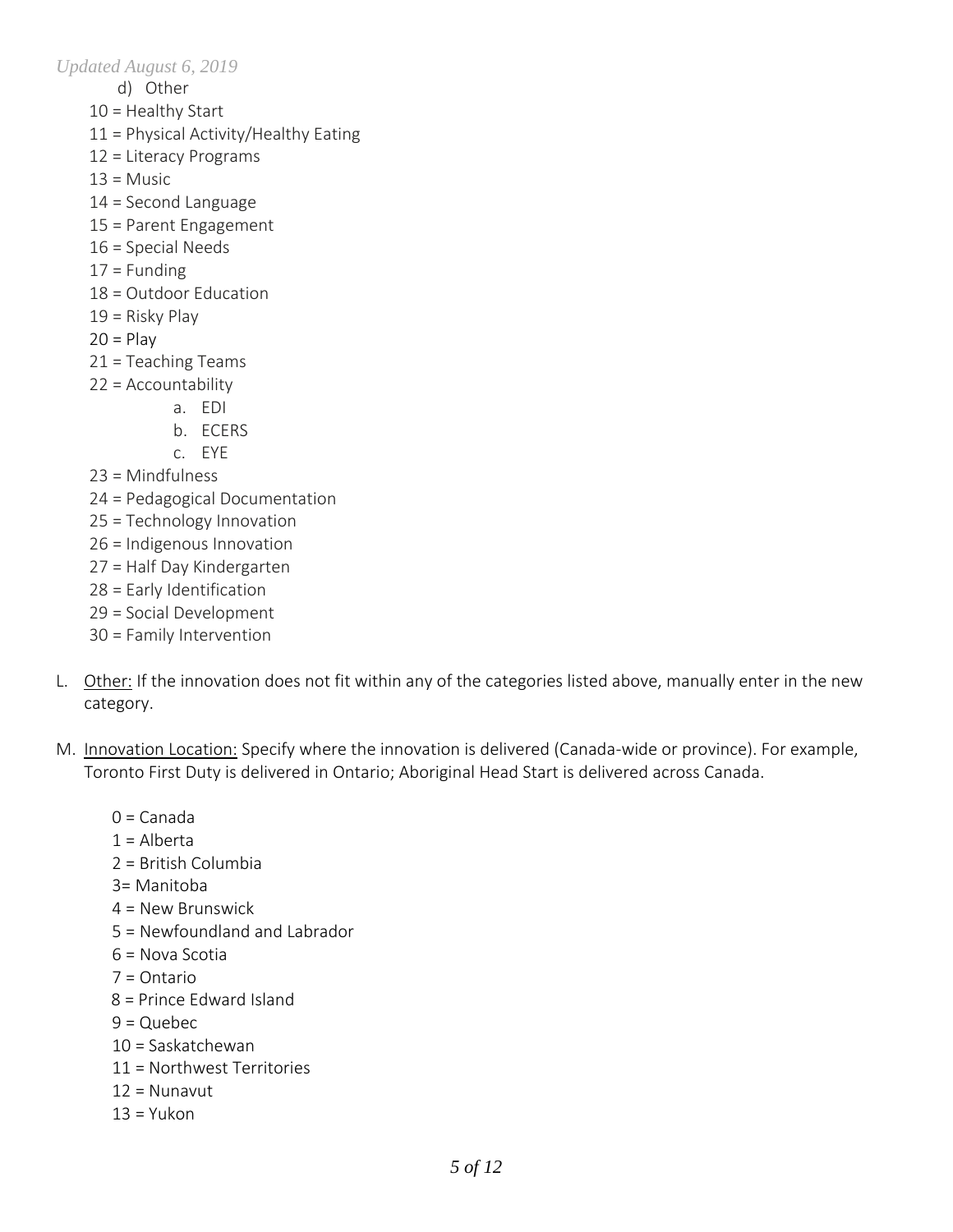## Section 3 Design Characteristics

The third section of the excel spreadsheet includes information describing the objective, design, and scope, of the innovation evaluations included in the ELCC Innovation Toolkit. Below is the list of variables and an explanation of the variables of the *Design Characteristics* section:

- N. Quantitative: Identify the type of quantitative design used to evaluate the innovation. Quantitative research is used to quantify a research problem by way of generating numerical data or data that can be transformed into usable statistics. Some methods of data collection include surveys, longitudinal research, or systematic observation. The sample size is typically large.
	- 0 = Observational 1 = Quasi Experimental 2 = Experimental  $3 = No$

*Observational:* Any research wherein the independent variables are not controlled or manipulated by the researcher (participant observations, naturalistic observations, controlled observations).

*Quasi-Experimental: Research* design in which the independent variable manipulated, however the participants are not randomly assigned to conditions or orders of conditions.

*Experimental:* Researcher controls and manipulates independent variables/treatment and participants are randomly assigned, e.g., randomized control trial.

*No*: The innovation evaluation does not employ quantitative methods.

- *O. Qualitative:* Indicate whether qualitative methods were used to evaluate the innovation. Qualitative research is primarily exploratory research used to gain knowledge of underlying reasons, opinions, and motivations. It is also used to uncover trends in thought and opinion to develop a deeper understanding of the research problem. Common data collection methods include focus groups (group discussions), individual interviews, and participation/observations. The sample size is typically small.
	- $0 = No$  $1 = Yes$

# Section 4 Characteristics of the subjects of the evaluation

This section contains information about the participants included in the innovation evaluation. Below is the list of variables and an explanation of the variables of the *Subject Characteristics* section: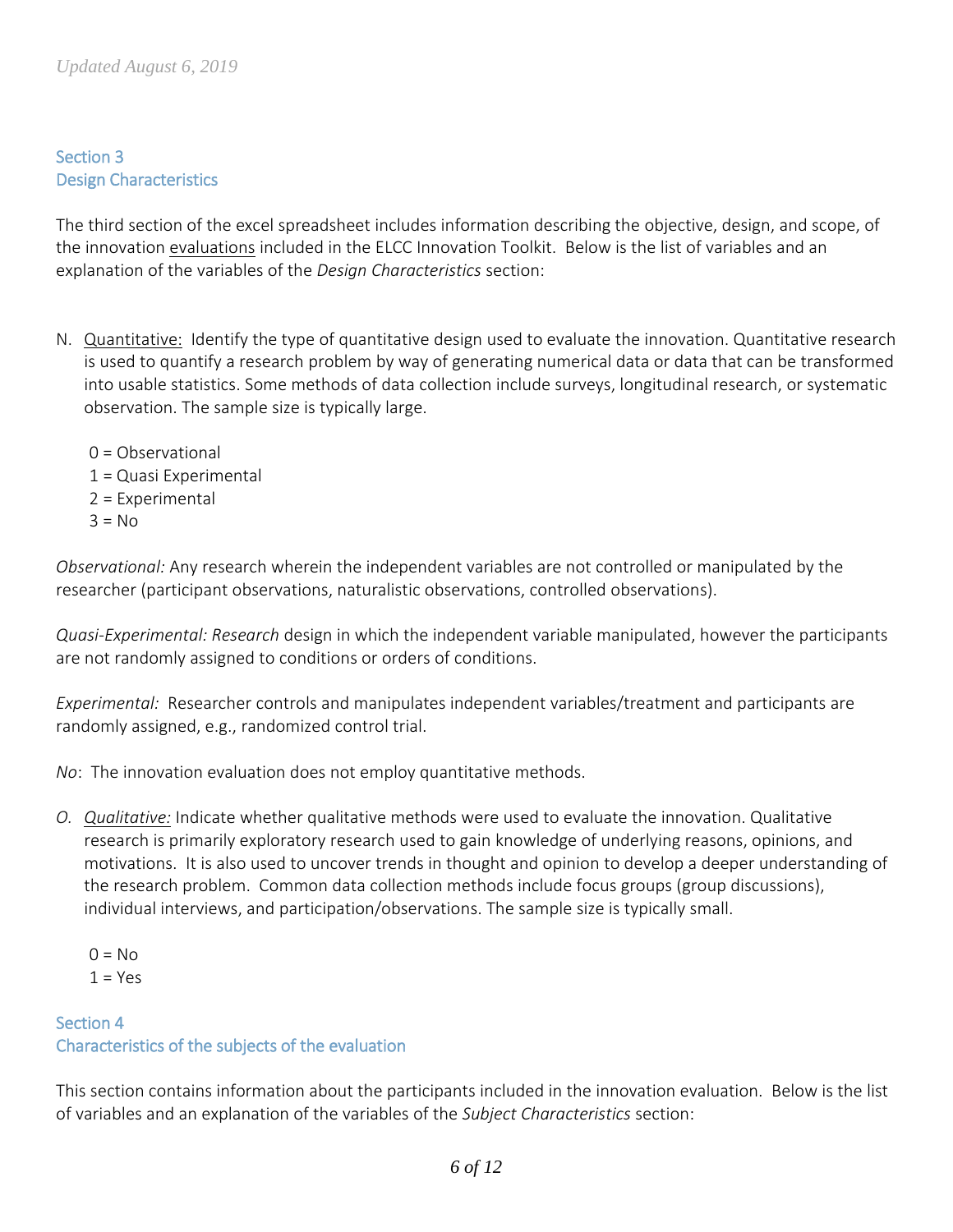P. Explicitly Considers Indigenous Peoples: Indicate whether the innovation evaluation is targeted to indigenous peoples.

 $0 = No$  $1 = Yes$ 

## Section 5 Outcome Measures

The final section of the extraction manual captures the outcome measures supported by the innovation evaluation. Outcome measures reflect the specific areas of ELCC impacted from the implementation or maintenance of an innovation. For each column, record the effect of an innovation, as reported in the innovation evaluation. An explanation of variables for columns Q-Z are provided below:

Q. Governance: Innovations focused on policy or operational oversight. These types of programs might also assess governance for integrated ELCC. Innovations in this area could include ministry/department oversight for child-care, kindergarten, and other education-funded preschool programming; policy frameworks; and supervisory units dedicated to ECE services.

 $0 = No$  Effect 1= Positive Effect 2 = Negative Effect

- R. Funding: Innovations that stimulate ELCC funding for program quality and equitable access to early education. Programs of this nature might also promote wage scales for educators or financial commitments from Federal/Provincial/Territorial governments to ECE.
	- $0 = No$  Effect 1= Positive Effect 2 = Negative Effect
- S. Access: Innovations that promote attendance and remove barriers to participation in ECE programs. Access could relate to programs like full day kindergarten, regulated infant and preschool services, drop-in centers, before and after school programs, on-reserve, and special needs programs.
	- $0 = No$  Effect 1= Positive Effect 2 = Negative Effect
- T. Learning Environment: Innovations that promote quality in ELCC programming. Examples could include innovation in curriculum, the physical environment, or the workforce including compensation, recognition, qualifications, or training.

 $0 = No$  Effect 1= Positive Effect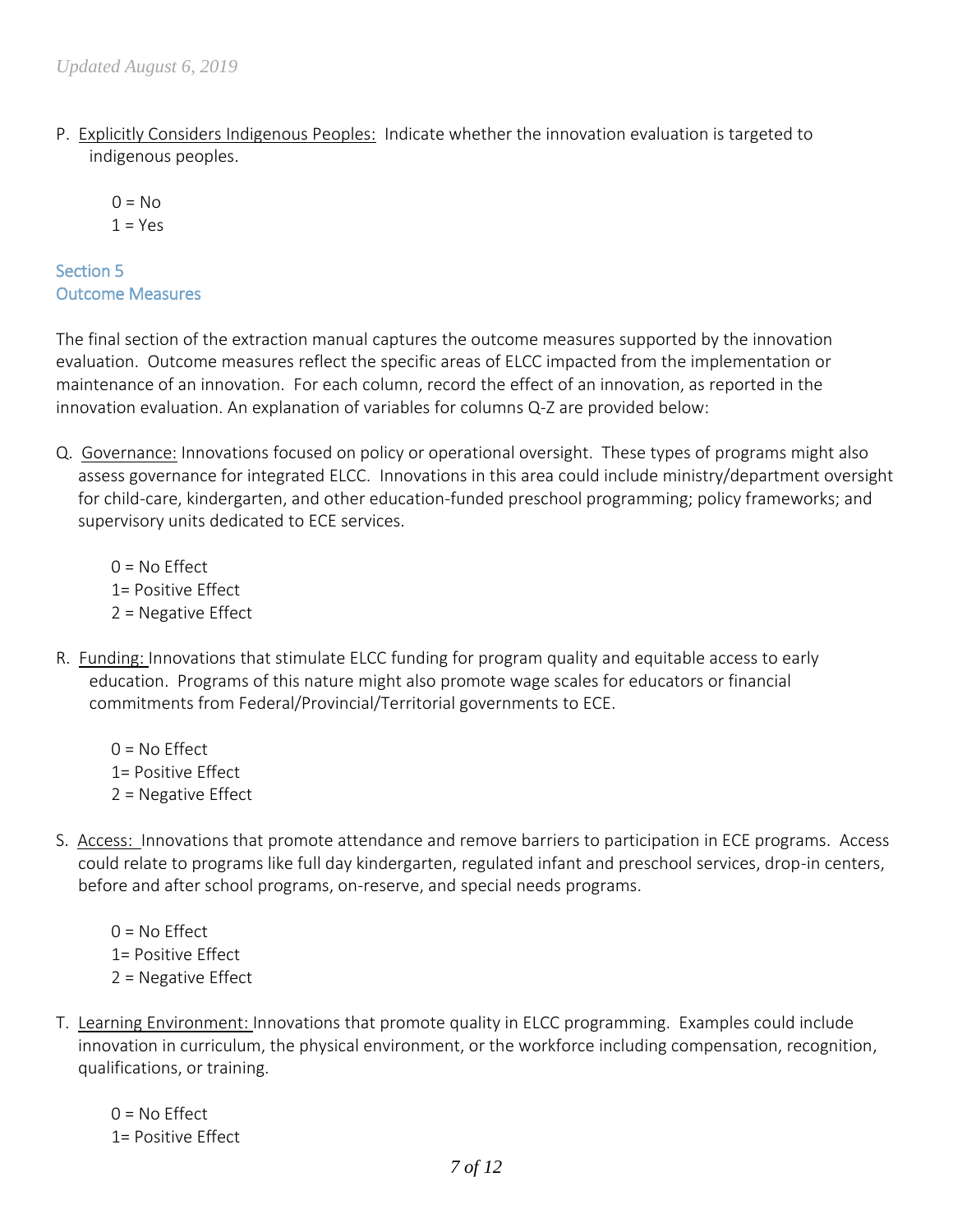2 = Negative Effect

U. Accountability: Innovations that incentivise monitoring procedures or reporting commitments. These types of programs might promote standards for program quality, routine child outcome measures (i.e. EDI), and government reporting methods.

 $0 = No$  Effect 1= Positive Effect 2 = Negative Effect

V. Physical: Does the innovation effect children's physical development? Physical development relates to children's physical health and well-being and could include skills relating to gross and fine motor activity.

 $0 = No$  Effect 1= Positive Effect 2 = Negative Effect

W. Language: Does the innovation effect children's language development? Language development broadly refers to the acquisition and use of language and could refer to verbal skills, written skills, or communication skills, among many other things.

 $0 = No$  Effect 1= Positive Effect 2 = Negative Effect

- X. Emotional: Does the innovation effect children's emotional development? Emotional development includes the ability to identify and understand one's own feelings, to accurately read and comprehend emotional states in others, to manage strong emotions and expression in a constructive manner, to regulate one's own behavior, to develop empathy for others, and to establish and maintain relationships.
	- $0 = No$  Effect 1= Positive Effect 2 = Negative Effect
- Y. Social: Does the innovation effect children's social development? Social development refers to the process by which a child learns to interact with others around them, for example, how a child develops friendships and other relationships, as well how a child handles conflict with peer.

 $0 = No$  Effect 1= Positive Effect 2 = Negative Effect

Z. Cognitive: Does the innovation effect children's cognitive development? Cognitive development refers to the construction of knowledge, learning strategies and ways of thinking and reasoning that enable children to learn about themselves, others, and the world they live in.